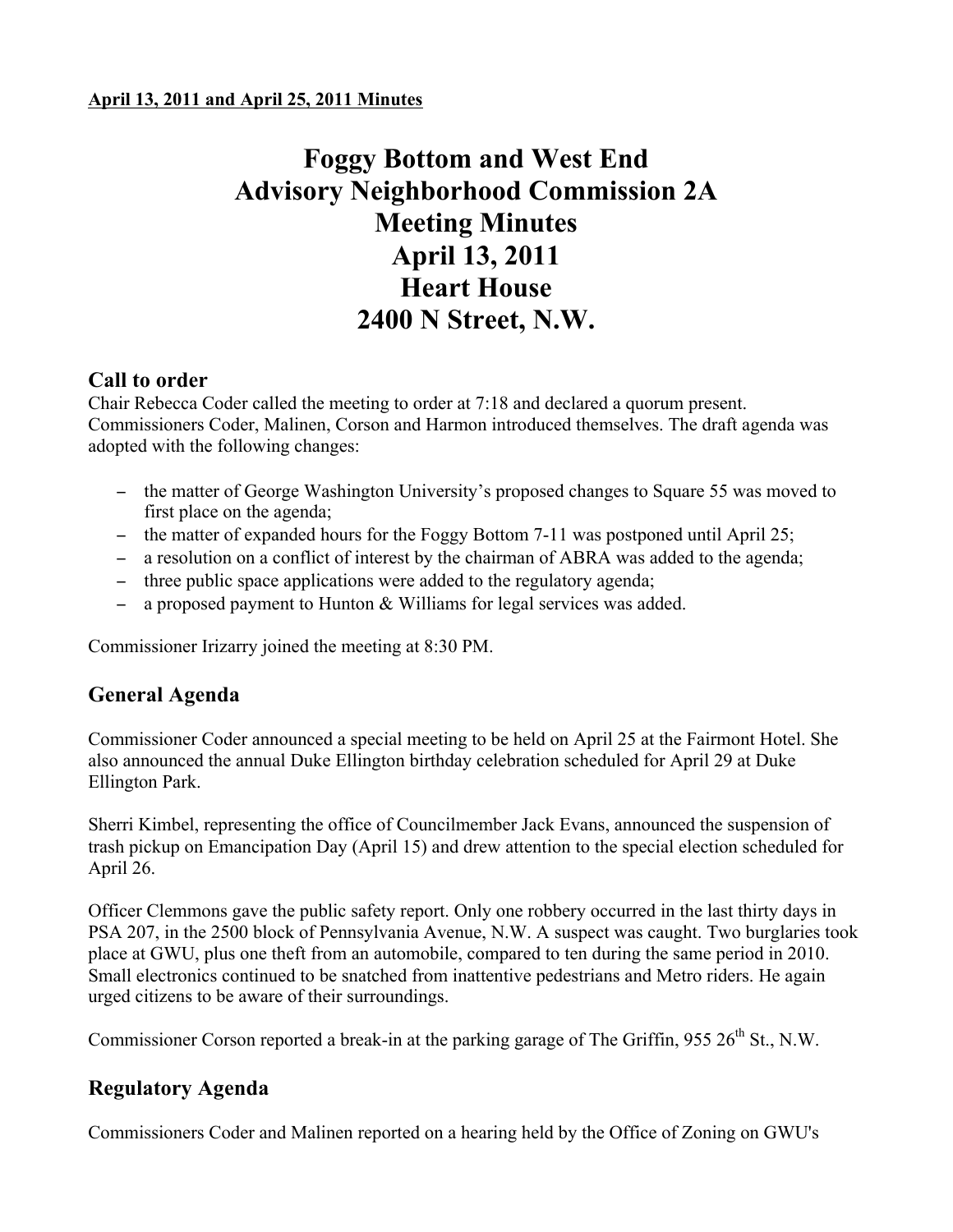Science and Engineering Complex planned for Square 55. Discussion focused on the issue of a second entrance to the Foggy Bottom Metro station, which the University has argued is more appropriately planned for Square 77, not Square 55. Commissioner Malinen pointed out that the ANC's position is delineated in its earlier actions. Commissioner Coder moved that the chair be designated to respond to the University's position on Square 77. The motion passed by a vote of 4-0.

Commissioner Coder recognized Michael Akin, who will soon leave his position as GWU's vicepresident for government, international and community relations, and praised his work in that capacity for creating "a positive working relationship with the neighborhood." Mr. Akin introduced Brittany Waddell who will continue to represent the university in community affairs.

Commissioner Harmon reviewed the issue of Stevens School and in particular the search for a viable educational mission for a redeveloped school there. She introduced Don McGovern, who presented a set of PowerPoint slides recapitulating the conclusions of the Stevens Visioning Committee of parents, neighbors and educators. Mr. McGovern briefly summarized them as the preservation of an educational mission for this historic structure, with a "structured pedagogy" that complemented the nearby School without Walls, Francis-Stevens School and George Washington University's graduate school of education; it should be an elementary school with "a robust afterschool program" and utilize the autonomy conferred by the charter school mechanism to create an educational focus that will attract students from the entire city as well as the neighborhood. Such a focus was still to be determined but could include an international baccalaureate program, STEM (science, technology, engineering, math), the arts. The same redevelopment model now underway with the West End library and firehouse could serve to fund Stevens School redevelopment.

Mr. McGovern summarized his research on the charter school movement, its history in the District of Columbia and its potential and pitfalls. His committee will deliver a report to the ANC in June recommending choices among alternative charter school operators and will propose neighborhood representation on the charter board of directors. He pronounced himself "passionate about charter schools"and deemed them an essential component of educational reform. In response to the comments of Commissioner Coder, he conceded that a high rate of failure was a characteristic along with prominent successes.

Commissioner Corson did not take part in the discussion which followed. The prospective issue of a quorum was moot, as Commissioner Malinen pointed out, since no action was taken on Mr. McGovern's presentation.

Commissioner Harmon thanked Mr. McGovern for his work on the Visioning Committee. Comments from members of the public focused on the issue of whether or not the school could be revived as a public school, given the current lack of enthusiasm among school system officials for such a solution, and whether or not Mr. McGovern's committee's report would provide specific guidance for developers interested in acquiring the property surrounding the school. He stated that it would not.

Referring to the appearance of the Marine Corps Marathon organizers before the March 16 meeting, Commissioner Coder moved to send a letter of support to the Mayor's Special Events Task Force. The motion passed by a vote of 4-0.

Commissioner Coder further moved a letter supporting renewal of the Golden Triangle Business Improvement District's as a DPR Friends of the Park program for Duke Ellington Park, which passed unanimously. **Appendix 1**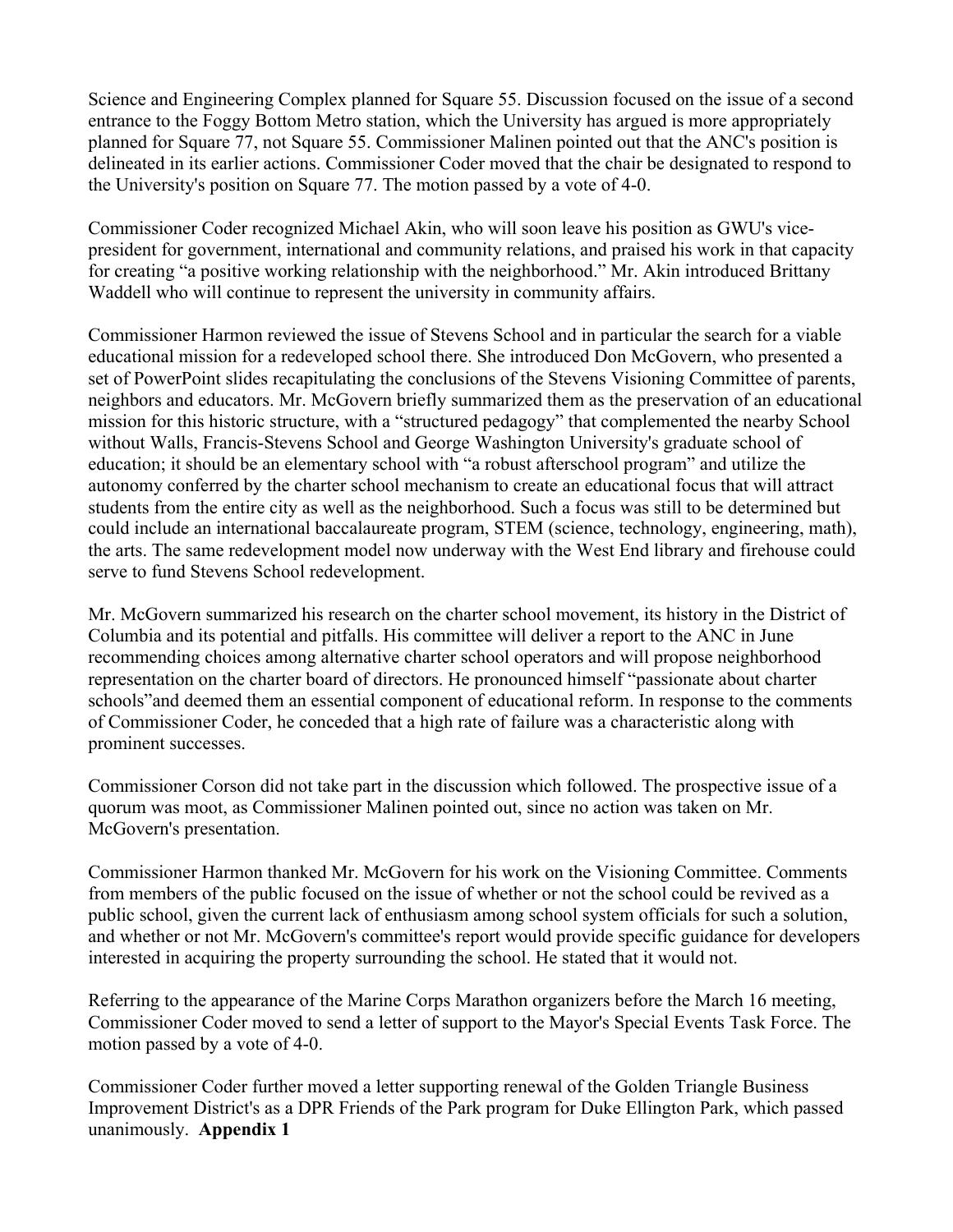Commissioner Coder presented the Voluntary Agreement negotiated with the owners of Bayou, 2519 Pennsylvania Ave., NW. Commissioner Corson noted that the agreement did not require ANC approval and carried with it its own mechanism for enforcement. The Commission also considered postponed liquor license applications from the Wine Specialist Store and from the American Foreign Service Club, both of which the Commission took no action given there was no objection.

# **Committee Reports & Administration**

Commissioner Coder presented a draft position description for the executive directorship and for a pay rate of \$900 per month gross, which were adopted unanimously. She announced that the current executive director would be leaving the position as of April 30. **Appendix 2**

Commissioner Malinen presented the FY 2011 budget as circulated in the February and March meetings. He explained line items and raised the issue of whether or not the ANC would gain office space in the new West End Library. The budget was adopted unanimously.

On motion of Commissioner Coder, the minutes of the January 19 meeting were adopted unanimously as were the February 16 minutes, with the elimination of Appendix 2 in the draft.

The business postponed from the March 16 meeting having been dealt with, the Commission turned to new business.

# **General agenda**

George Banker presented plans for the Army 10-Miler races to be held on October 9, 2011 and asked for a letter of support. On motion of Commissioner Coder, a letter of support was adopted by a vote of 4-0.

# **Regulatory agenda**

The owners of Acott Ventures, LLC, operators of the Shadow Room night club at 2131 K St., N.W. appeared in support of their application for a substantial change in their liquor license in order to create a summer garden in front of their premises. Discussion focused on the role of smoking in the outdoor space, the location of the "rope line" of patrons waiting to get into the club and on episodes of unruly behavior by patrons that disturbed neighbors' tranquility. On motion of Commissioner Harmon, the Commission voted to protest this application on the grounds of the threat that the proposed outdoor seating area represented to the neighborhood's order, safety and property values, and designated her to represent the ANC before the ABC Board. Commissioner Irizarry having joined the meeting at this point, the motion passed by a vote of 5-0. **Appendix 3**

Commissioner Harmon introduced a resolution in support of the redevelopment of Stevens School. After discussion that focused on ways of presenting the project to Mayor Gray and members of his administraton, the resolution passed by a vote of 4-0. A copy of this resolution is included in these minutes as **Appendix 4**. Commissioner Corson recused himself during this discussion and withdrew from the commissioners' table.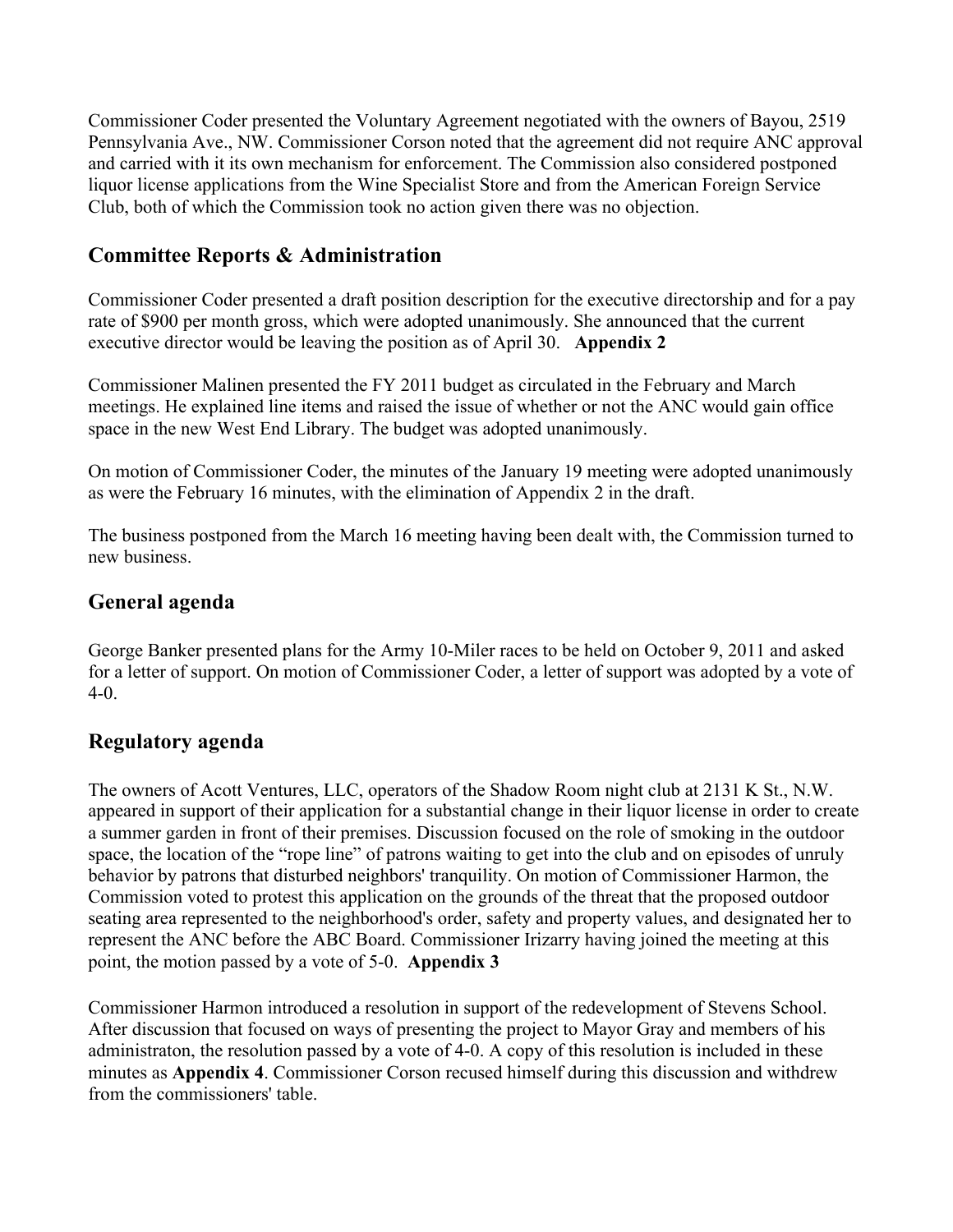Commissioner Harmon introduced a resolution calling attention to conflicts of interest on the part of ABC Board chair Charles Brodsky in the conduct of official business. Discussion focused on the implications of Mr. Brodsky's actions on ABRA cases of specific interest to this ANC and on city-wide policies on liquor licenses. The resolution passed by a vote of 5-0. A copy of this resolution is included in these minutes as **Appendix 5**.

Rosemary Salguero and Andre Barlow, representing the owners of Circa at Foggy Bottom, appeared in support of their application for a liquor license and the need for a stipulated license that would enable the restaurant and bar to begin operations on schedule. Discussion focused on the record of other units of the company in Dupont Circle and Clarendon and on the reasons for delayed action on an application originally submitted in February. The space required for extensive outdoor seating was determined to fall within the property line of the building owner, Boston Properties; no amplified music is planned for the outdoor space. A letter supporting the application for a stipulated license was adopted by a vote of 5-0. **Appendix 6**

Representatives of Washington Suites Georgetown appeared in support of a new liquor license for a tavern to be added to their premises at 2500 Pennsylvania Ave., N.W. They explained that the new facility was being added as "an amenity for guests" as part of a "repositioning" of the hotel as Avenue Suites. Drawings of the proposed tavern show that it utilizes existing lobby space and does not require public space. Commissioners voted to support the application by a vote of 5-0. **Appendix 7**

Commissioner Coder presented three public space applications: from Claridge House, regarding a new canopy, part of a lobby refurbishment, and for outdoor seating at Caribou Coffee and Litestars on L Street and 1200 New Hampshire Avenue. The ANC took formal action of no objection on Claridge House, and none for the other two.

Commissioner Harmon reported an additional bill for \$2,000 from Hunton & Williams for legal services in connection with the ANC's protest of the Shadow Room/ Sanctuary 21 additional liquor license. Commissioner Coder moved making a payment of \$2,000 toward this amount. The motion passed by a vote of 5-0.

### **Administration**

Commissioner Malinen presented the financial report for the second quarter of FY 2011, covering the months of January through March 2011.

The executive director presented a records retention schedule that adapts District of Columbia policies on records retention to the needs of an ANC. He explained that this would be useful in culling and preserving records now stored in the West End Library in anticipation of having to move and store them during the library's redevelopment. Discussion focused on the value of records that duplicate those held by other DC agencies. Commissioner Coder moved adopting of the schedule, which passed by a vote of 5-0.

The meeting closed with expressions of appreciation for the executive director's service during the past eighteen months.

There being no further business, the meeting adjourned at 9:53 PM.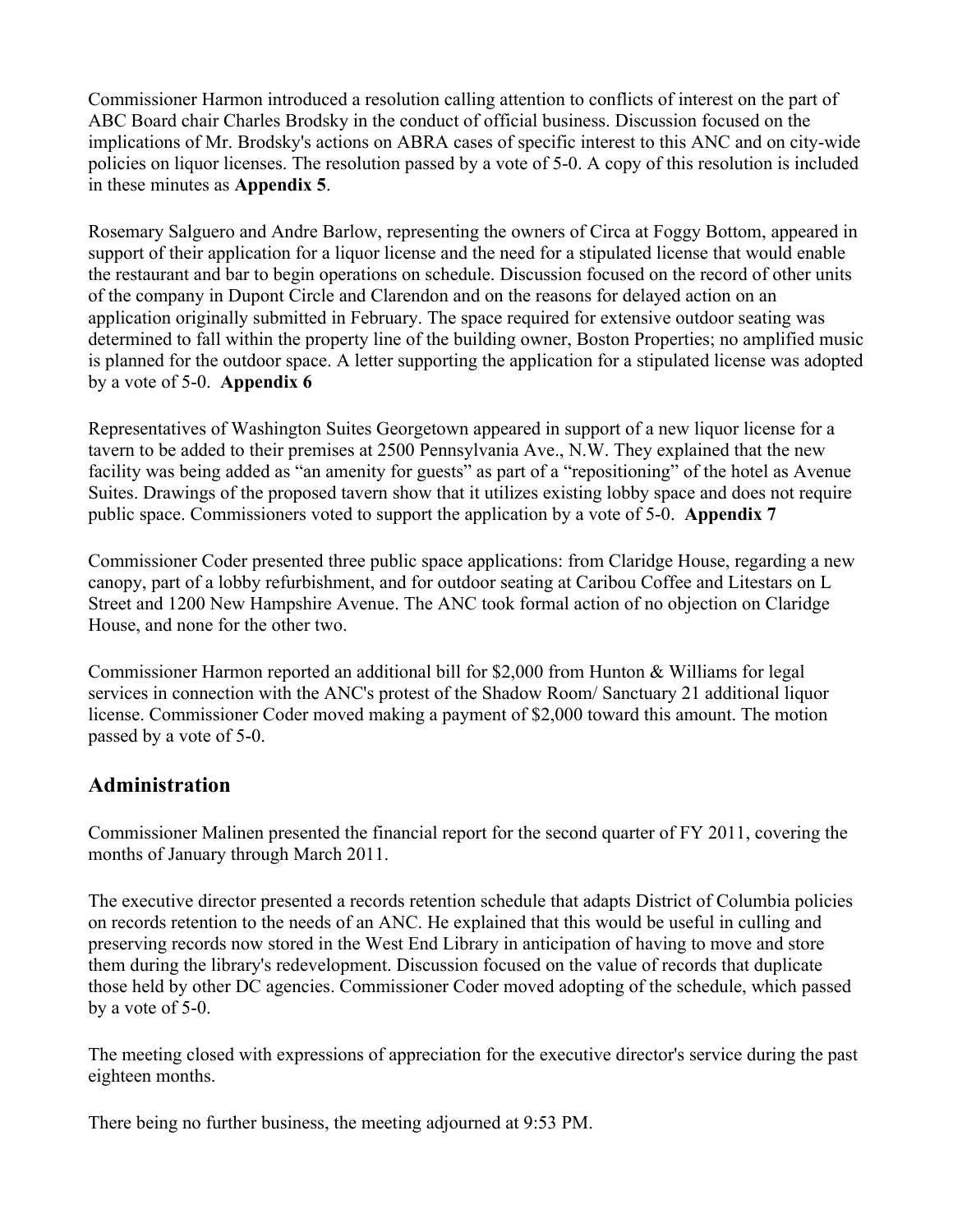Appendix 1 (Golden Triangle BID / Duke Ellington Park)

April 14, 2011

Jesus Aguirre **Director** DC Department of Parks and Recreation 3149  $16<sup>th</sup>$  Street, NW Washington, DC 20010

Dear Mr. Aguirre:

This letter serves to advise you that at ANC 2A's duly noticed, regularly scheduled meeting on April 13, with a quorum present, the Commission voted unanimously to support the Golden Triangle Business Improvement District (BID)'s application to be a part of the Friends of the Parks program as the official community group to represent the triangle park located at the intersection of New Hampshire Avenue,  $21^{st}$  and M Streets, NW (recently named the Duke Ellington Park).

Golden Triangle BID has done a tremendous job with past upkeep of the park and the ANC appreciates the organization's commitment to continuing to help beautify the West End. The Commission asks that the Golden Triangle BID be open to working with neighbors in the future if there should be interest in erecting a statue in honor of Duke Ellington at the site.

Please let me know if you have any questions concerning this matter.

Sincerely,

Rebecca Coder Chair

Cc: Kathy Zarate, DPR Partnerships Coordinator Leona Agouridis, Director, Golden Triangle BID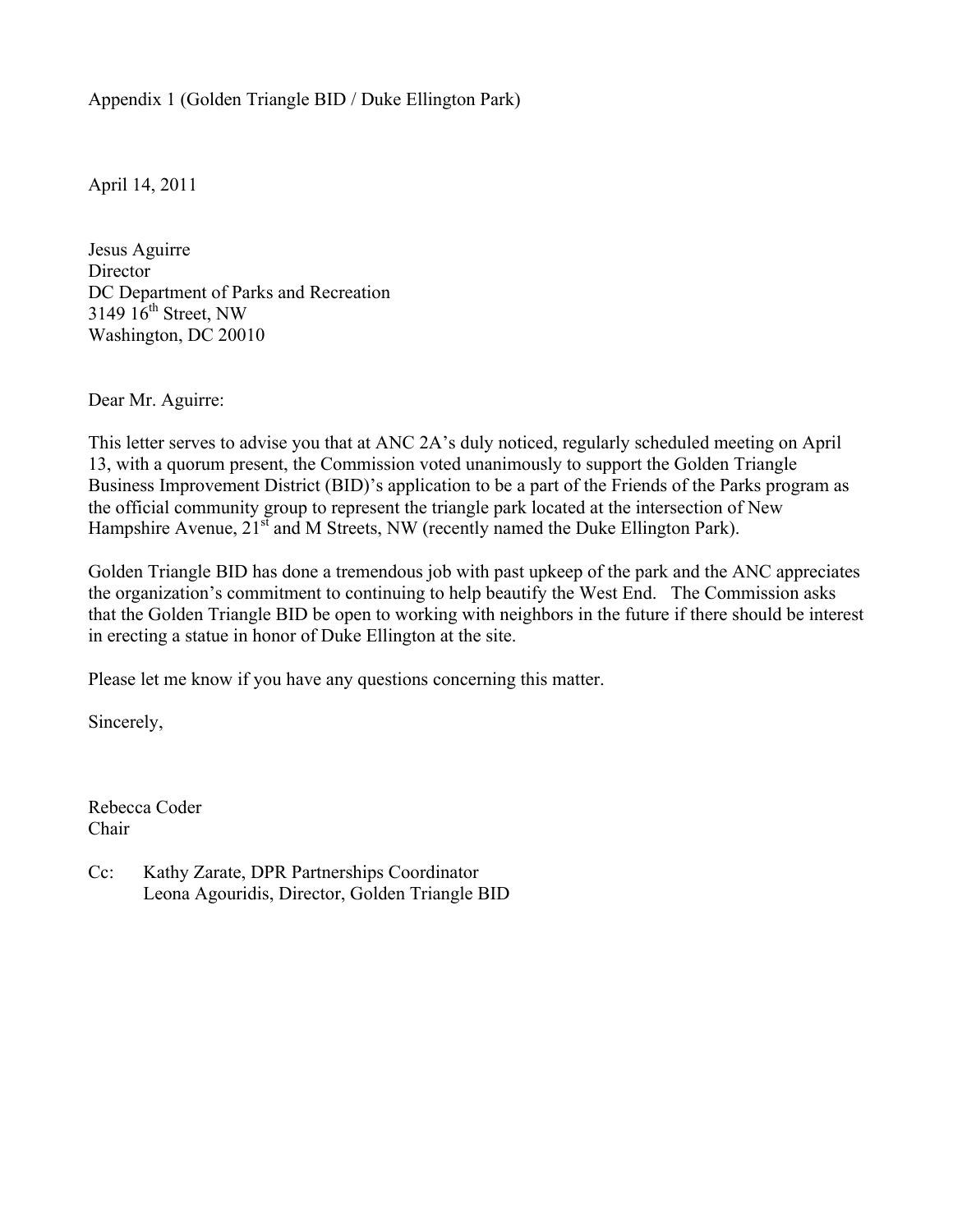Appendix 2 (Executive Director Position Description)

### POSITION DESCRIPTION, EXECUTIVE DIRECTOR, ANC2A

The position is a part-time position and compensation is set at \$900 per month gross (\$805.81 net after taxes), reflecting an anticipated average of 36 hours per month at \$25 per hour. In extraordinary circumstances, the ANC can engage the Executive Director for additional hours at the same rate of pay, provided that this step is approved by resolution of the Commission.

### **Duties**

The executive director will attend all ANC meetings, normally held on the evening of the third Wednesday of each month, with the exception of August.

In consultation with the Chair, she will prepare the draft agenda, make copies of the draft agenda and all other documents to be used at the meeting and distribute these to commissioners in advance; she will post the draft agenda in the *Foggy Bottom Current*, the Foggy Bottom Alert listserve and the ANC2A website.

The executive director will arrange for the meeting location and see that the room is set up appropriately. She will consult in advance with all persons making presentations to the ANC and assist in the distribution of any materials provided by presenters to the commissioners and members of the public attending the meeting.

During meetings, she will take brief but inclusive and accurate notes of the discussions among the ANC commissioners and by members of the public for use in preparing the minutes. She will further assist at meetings by calling the roll when requested by the Chair, recording motions made by commissioners and recording the votes of each commissioner and acting as a point of contact for members of the public who wish to submit written positions or have their names recorded in association with their statements during meetings.

The executive director will prepare draft minutes within one week of the meeting, then circulate these to the Chair and to the Secretary by e-mail. Upon receipt of comments from these officers, she will then circulate the draft minutes to other commissioners in advance of the meeting.

Upon approval of the minutes by the ANC, she will post the minutes and any attachments or appendices on the ANC2A website and file a paper copy in the ANC files.

The executive director keeps the ANC's financial records, prepares checks for authorized signatures, pays bills and other expenses and prepares reports for the ANC treasurer to submit to the commission and to the DC auditor.

She manages the ANC's communications by answering telephone messages within 24 hours and forwarding messages to the appropriate commissioner when appropriate within one business day. She picks up mail in the ANC2A box at West End Library, scans the mail and documents and forwards scanned mail to the appropriate commissioner when necessary.

She drafts correspondence with agencies of the District of Columbia government and with other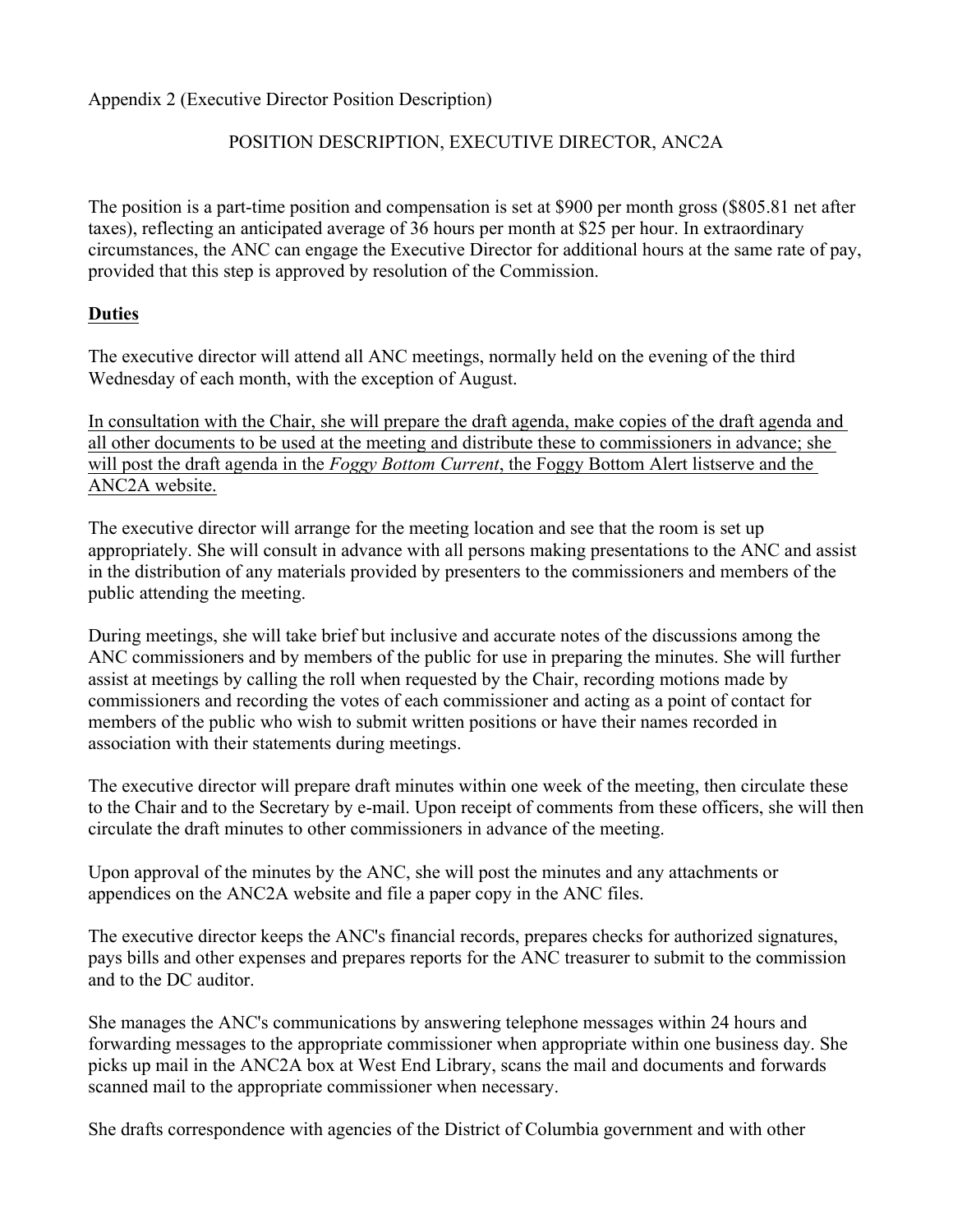organizations having business with the ANC under the guidance of the Chair and appropriate commissioners. She makes copies and emails documents for commissioners' use.

She monitors the ANC2A website to make sure that its information is current and accurate.

The executive director provides telephone and email service and stores current ANC2A files in her private residence. She purchases and stores all necessary office supplies and is reimbursed for such purchases when appropriately documented.

She may on occasion, be asked to present testimony before the City Council, if a commissioner is unable to do so, or to attend meetings on behalf of the Commission .

She monitors the ANC records stored in West End Library and stores or disposes of these records in accordance with the records retention policies of the District of Columbia government.

When the executive director's personal travel or indisposition interferes with or delays the execution of these duties, she notifies the chair in advance and makes appropriate alternative arrangements.

### **Skills and knowledge required**

Ability to communicate diplomatically, orally and in writing, including via electronic media. Familiarity with Microsoft Word, Outlook, PDF conversion and Excel basics. Ability to take concise and accurate notes. Ability to summarize briefly the content of discussions. Ability to create and maintain a filing system. Ability to follow instructions. Ability to meet deadlines. Ability to use local transportation or his personal vehicle for ANC purposes as required. Ability to work independently with limited supervision.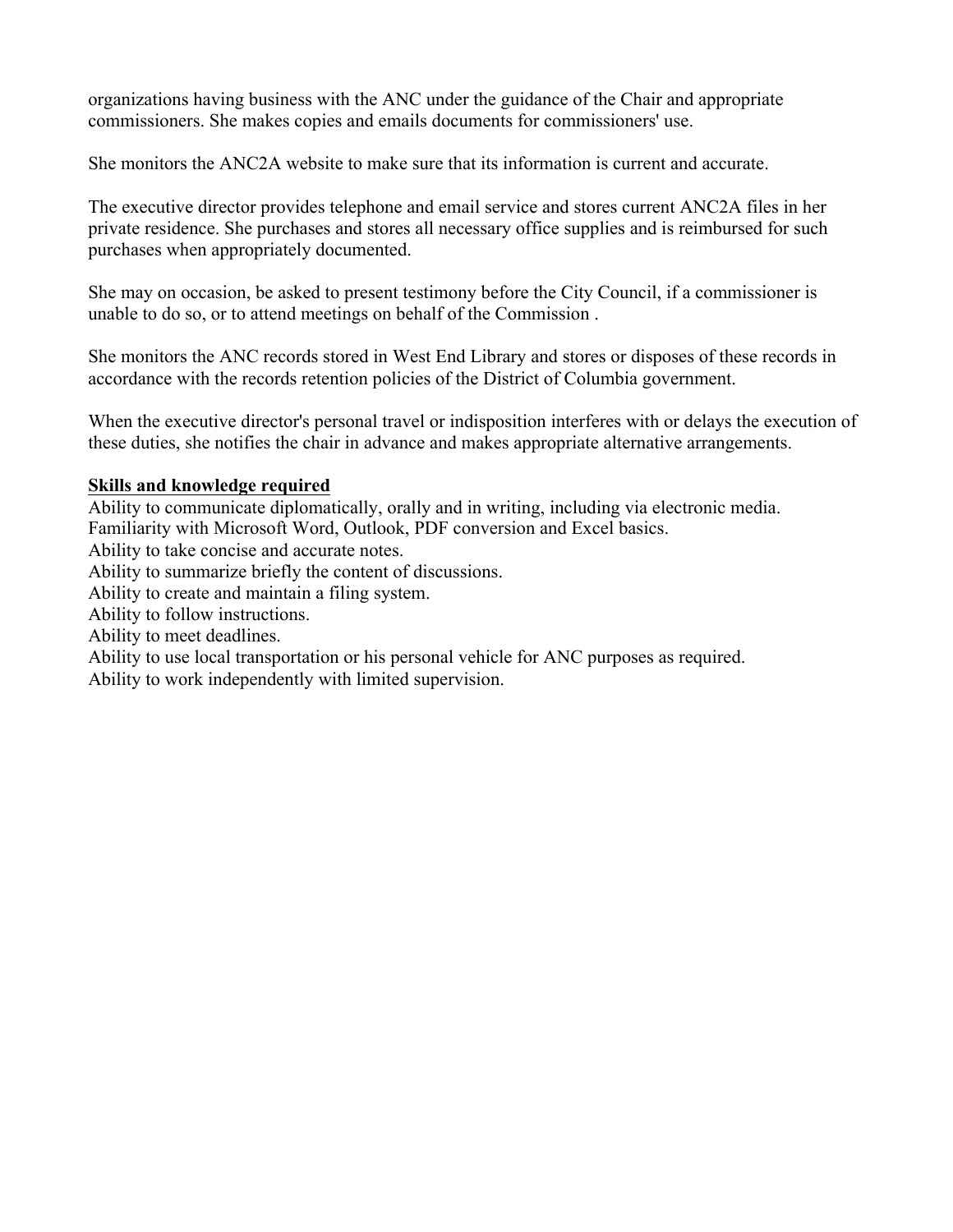Appendix 3 (Shadow Room)

April 24, 2011

Mr. Charles Brodsky, Chairman Alcohol Beverage Control Board 2000 14th Street, NW, 4th Floor, Suite, 400S Washington, DC 20009

### **Re: ABRA-075871 Acott Ventures, LLC, t/a Shadow Room, 2131 K St, NW Summer Garden Substantial Change Application**

Dear Chairman Brodsky and Members of the Board:

At its regular, duly noticed meeting on April 13, 2011, the matter of the substantial change application for the liquor license of Acott Ventures, LLC, came before the Commission. With a quorum present, ANC 2A voted unanimously (5-0) to protest the application based on adverse impact on the peace, order, and quiet of the neighborhood, impact on residential parking, and vehicular and pedestrian safety, and impact on residential real property values. The Commission further voted to designate Commissioner Florence Harmon, in whose single-member district the applicant's business is located, to serve as the ANC's representative in this matter.

At this meeting, as at earlier meetings where the Shadow Room was discussed, neighborhood residents and commissioners offered their rationale for protesting the application. The deleterious effect of this business on the peace, order and tranquility of the neighborhood are well-documented both by police records and citizen complaints. The traffic and noise generated by the Shadow Room, especially on weekends disturb the peace and quiet of the vicinity. This disorder further has a negative impact on property values, particularly in the apartment houses and condominiums that border the shared alley on the west and north and also on nearby properties such as the historic townhouses of Schneider's Triangle.

Applicant stated at the ANC 2A public meeting on April 13, 2011 that smokers from their nightclub presently occupy the area where they seek to place the summer garden in front of 2131 K Street, NW. However, Applicant did not present any plan to address concerns that this dislocation of the smokers presently in front of the Applicant's nightclub will move the smokers into the alley and adjoining neighborhood, which will cause additional disturbances to residents.

At the time of the original issuance of this license, the Applicant gave assurances that it would act to prevent any negative effects of the establishment on the surrounding residential community. Given the record that has accumulated in the interval, such assurances are no longer creditable. We therefore urge the Board to deny this substantial change application.<sup>1</sup>

<sup>&</sup>lt;sup>1</sup> Recently, the same owners sought New License No. ABRA-083267, a Retail Class "CN" nightclub license to expand the hours and occupancy of this location at the basement of 2131 K Street, NW, under the name of Panutat, LLC t/a Sanctuary 21 when ABRA records demonstrate that the basement of 2131 K Street is subject to the Shadow Room Retail CN license (No. ABRA-075871). In granting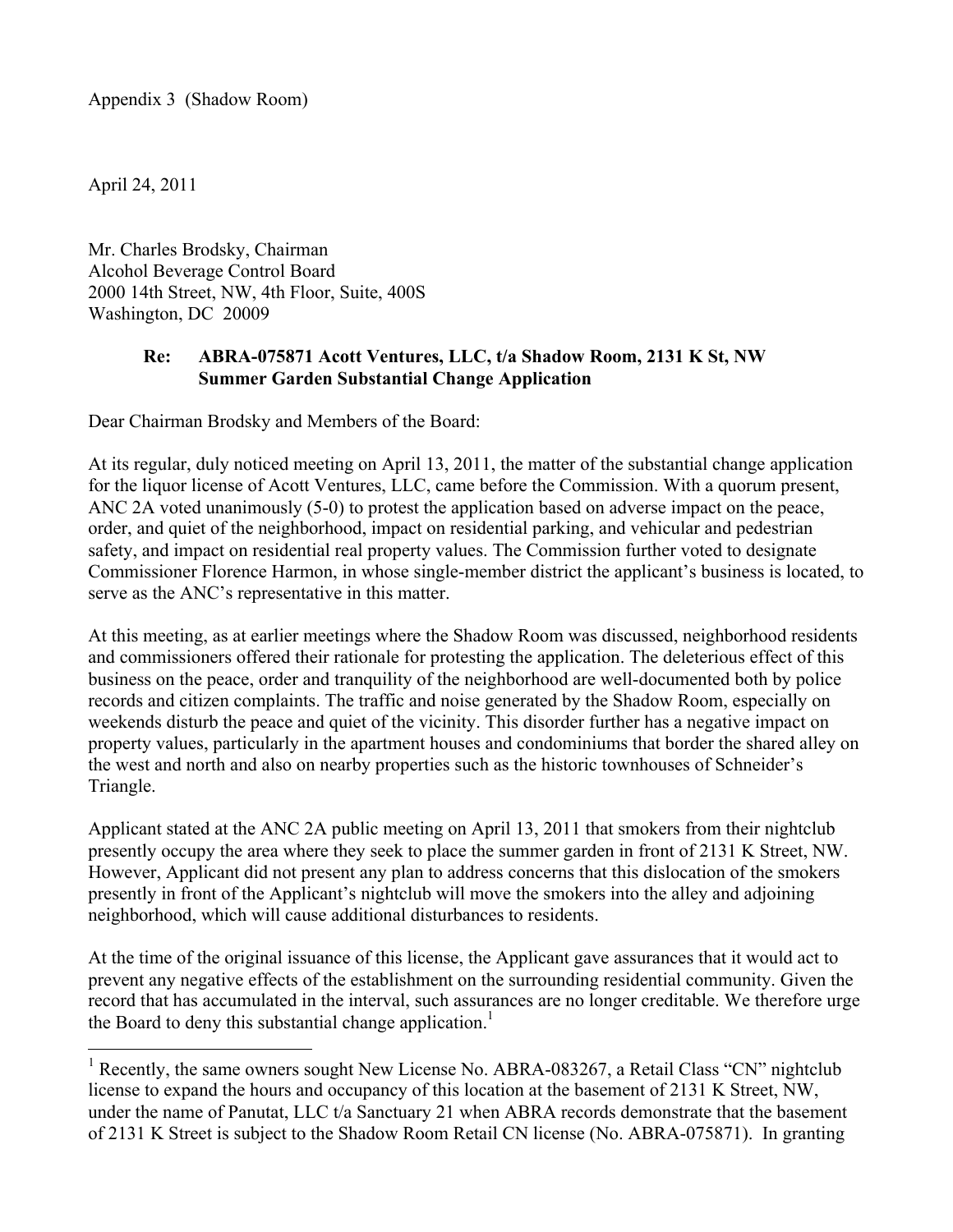Sincerely,

 $\overline{a}$ 

Rebecca K. Coder Chair

Cc: Florence Harmon, SMD 2A-06 Cc: Steven Acott, Applicant Contact

the Panutat, LLC Retail CN license, ABRA ignored its own regulations and orders, when it was clear that the basement of 2131 K Street, NW was subject to the Shadow Room Retail CN license, and the incorporated ANC voluntary agreement for the Shadow Room license.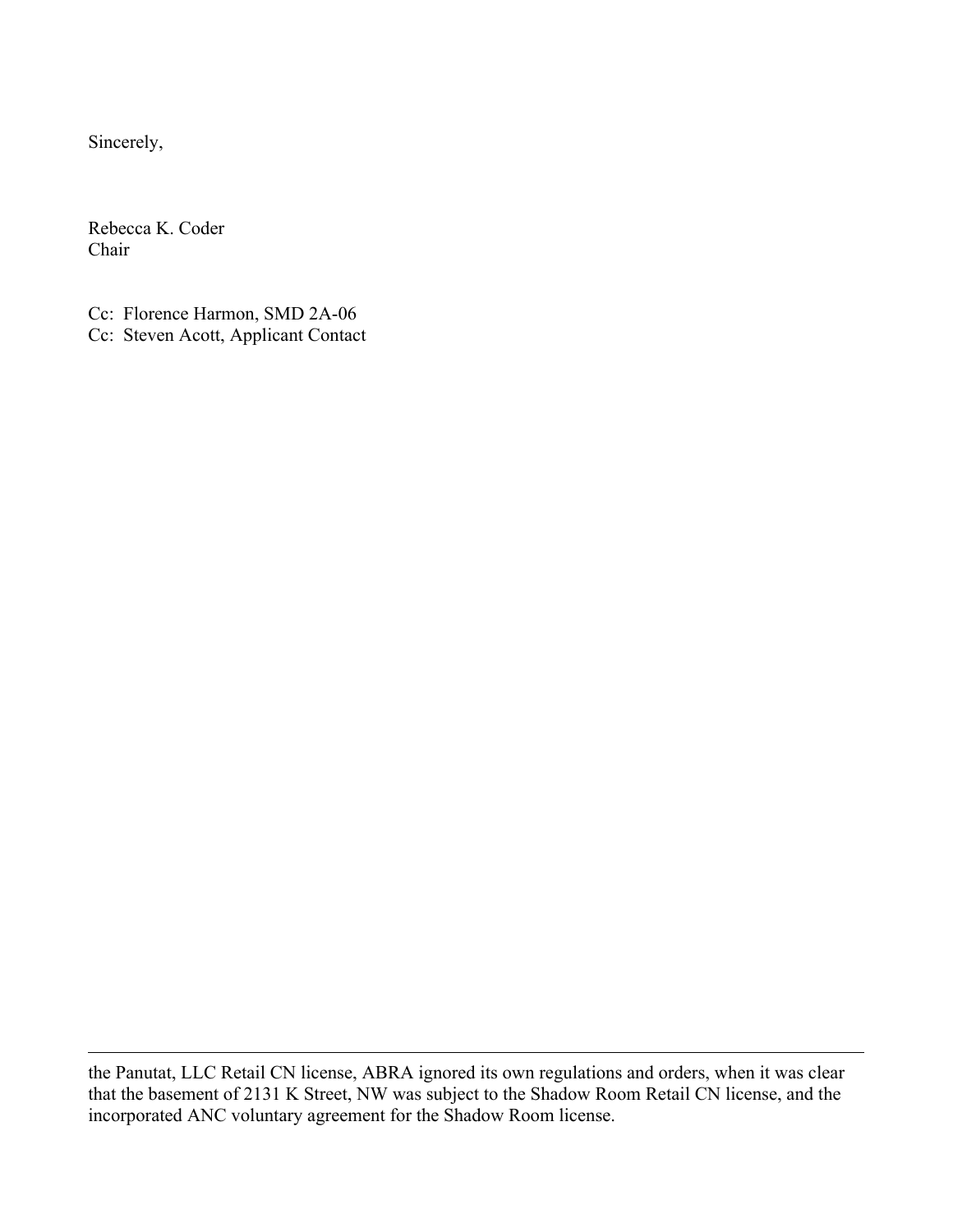#### Appendix 4 (Stevens School)

April 14, 2011

The Honorable Victor Hoskins Deputy Mayor for Planning and Economic Development John A. Wilson Building 1350 Pennsylvania Avenue, N.W., Suite 317 Washington, D.C. 20004

#### **RE: Proposed Re-use or Development of Stevens Elementary School Building**

Dear Mr. Hoskins:

At its duly noticed, regularly scheduled meeting on April 13, 2011, the Foggy Bottom and West End Advisory Neighborhood Commission (ANC 2A) considered the matter of the proposed re-use or development of Stevens Elementary School, located at 1050 21<sup>st</sup> Street, NW.

With four of the six Commissioners present, constituting a quorum, the following resolution was unanimously approved by ANC 2A, by a vote of  $4-0$ , regarding the development of Stevens School:

WHEREAS the commissioners of Advisory Neighborhood Commission 2A, serving Foggy Bottom and the West End, are and have always been convinced of the historical importance of the buildings on this site, viewing Stevens' heritage as unique, given its establishment in 1868 and original purpose as the first school for children of freed slaves in Washington, D.C.;

WHEREAS Stevens School, a Historic Landmark, is a jewel in the West End and Foggy Bottom community and was a vibrant school that supported the needs of District of Columbia students for an elementary school with excellent programs, which served generations of African Americans and community members in Washington, D.C. and includes among its notable graduates Dr. Charles Drew, Petey Greene, Jr., Roberta Flack, Amy Carter, Colbert King, Rayford Logan, Robert Hooks, and Jonathan Ogden;

WHEREAS ANC 2A, community members, parents and teachers overwhelmingly opposed the closure of the Stevens School by School Chancellor Michele Rhee after over 140 years of operation and the surplusing of the Stevens School by the Office of the Deputy Mayor for Planning and Economic Development (DMPED);

WHEREAS, under the previous administration, DMPED failed to consider four bids by charter schools for use of the Stevens School in accordance with The School Reform Act of 1995, which provides a preference for charter schools to obtain surplus property, and Public Law 108-335, Section 342(c);

WHEREAS, under the previous administration, DMPED subsequently solicited for bids from private developers, received nine bids for development of the Stevens School, and before consideration of these nine proposals by ANC 2A, through a non-transparent process, DMPED then narrowed its selection to three finalists without notice or explanation to the community;

WHEREAS, under the previous administration, DMPED then narrowed the selection from the three finalists and awarded selection of the development of the Stevens School to Equity Residential, Incorporated ("EQR"), an apartment building development option unanimously opposed by ANC 2A;

 $2 \text{ Commissioner Asher Corson recused himself from this matter.}$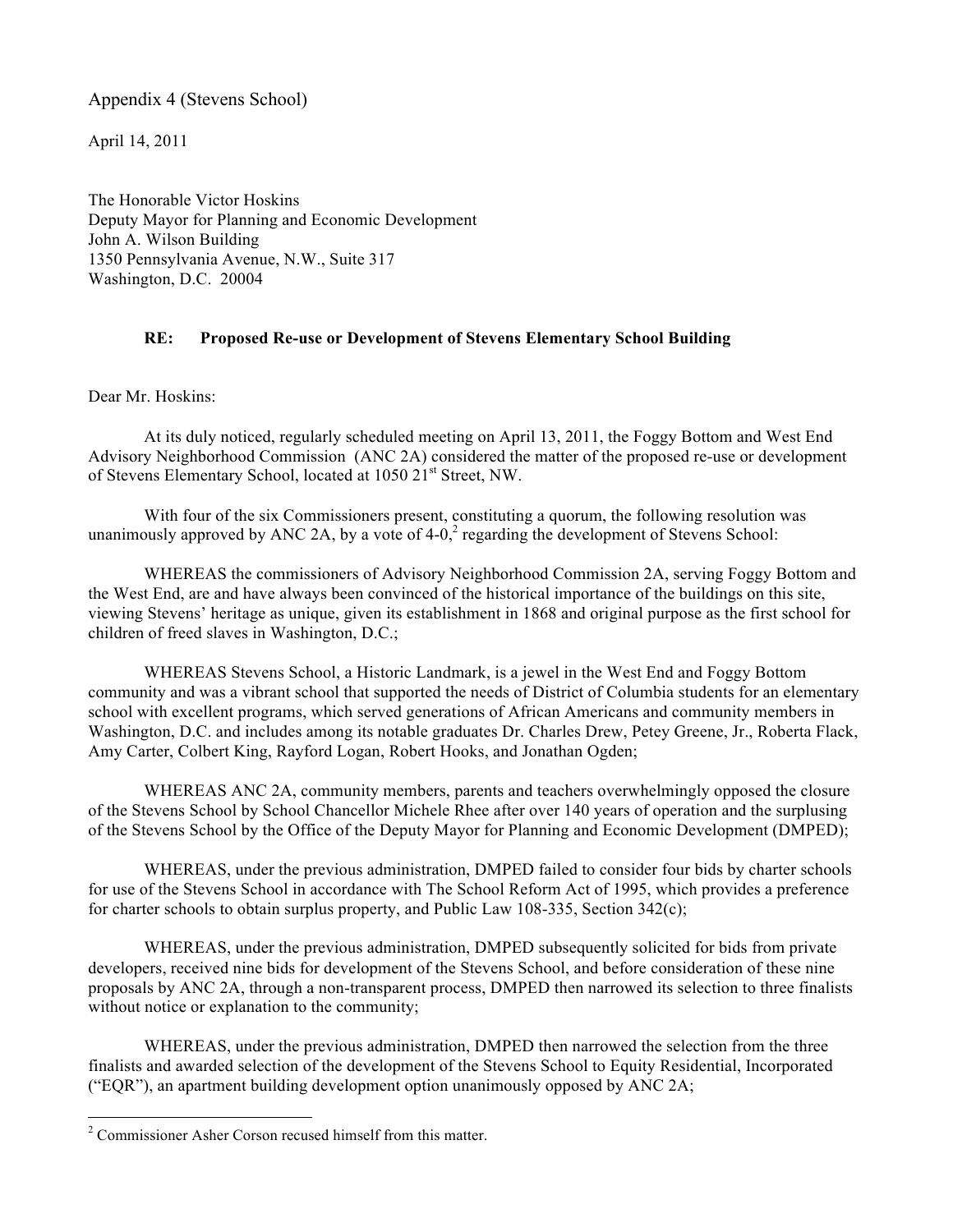WHEREAS, under the previous administration, after eighteen months of overwhelming community opposition to EQR, DMPED announced it would cancel plans to turn Stevens School into the apartment building proposed to be developed by EQR, would surplus the school and asked six of the nine original developers that originally made proposals to submit final offers for the development of Stevens School by the end of November 2010 with no explanation of its selection criteria;

WHEREAS on November 1, 2010, DMPED issued a notice for a surplus hearing to be held on December 1, 2010 regarding the Stevens School, so, according to news reports, DMPED could recommend award of the property to a particular developer, prior to the departure of the Fenty administration, and then have the property declared surplus afterwards;

WHEREAS, under the previous administration, after overwhelming community opposition, DMPED cancelled plans to surplus the Stevens School and select one of the six developers;

WHEREAS, the community overwhelmingly continues to support a public educational purpose for the Stevens School that is consistent with its African American heritage, and that would complement the curricula and facilities at School Without Walls (SWW) High School and the Francis Middle School and take advantage of the Stevens School's proximity to George Washington University:

WHEREAS, the great need in the West End and Foggy Bottom community and the District of Columbia at large to continue Stevens' public educational purpose is clearly demonstrated by the fact that the School Without Walls is out of space and needs additional capacity in the immediate vicinity; moreover, a great need exists in the District of Columbia for vocational and other educational opportunities in a downtown community that can provide the advantages of nearby business and university resources, and convenient public transportation to the children of the District of Columbia;

WHEREAS, the community accepts the fact that, for funds to be available to renovate the school building, a developer will need to be allowed to build out the surrounding property for mixed use commercial purposes;

 WHEREAS, the community recommends that a covenant of this transaction be that the District bifurcate the property with the school building footprint placed in a trust for public schools and the surrounding land ownership be structured to support the economics of the deal with the Developer;

BE IT RESOLVED, therefore, that Mayor Gray, the City Council, and DMPED should make the future of Stevens School a model project for re-use or development, in a manner that follows existing law, and by engaging the community and the ANC 2A fully in a transparent process that allows for the opportunity for a thoughtful and open discussion to take place;

BE IT FURTHER RESOLVED, therefore, that any solicitation for development of the property on which the Stevens School sits include a public use development of an educational institution, consistent with the Stevens School's African American heritage, and that the historical building remain on the public property rolls of the District of Columbia in perpetuity for a public educational purpose;

BE IT FURTHER REVOLVED, therefore, that DMPED give full consideration to all educational alternatives for the Stevens School, and comply with applicable legal requirements, including but not limited to The School Reform Act of 1995 and Public Law 108-335, Section 342(c);

ON BEHALF OF THE COMMISSION.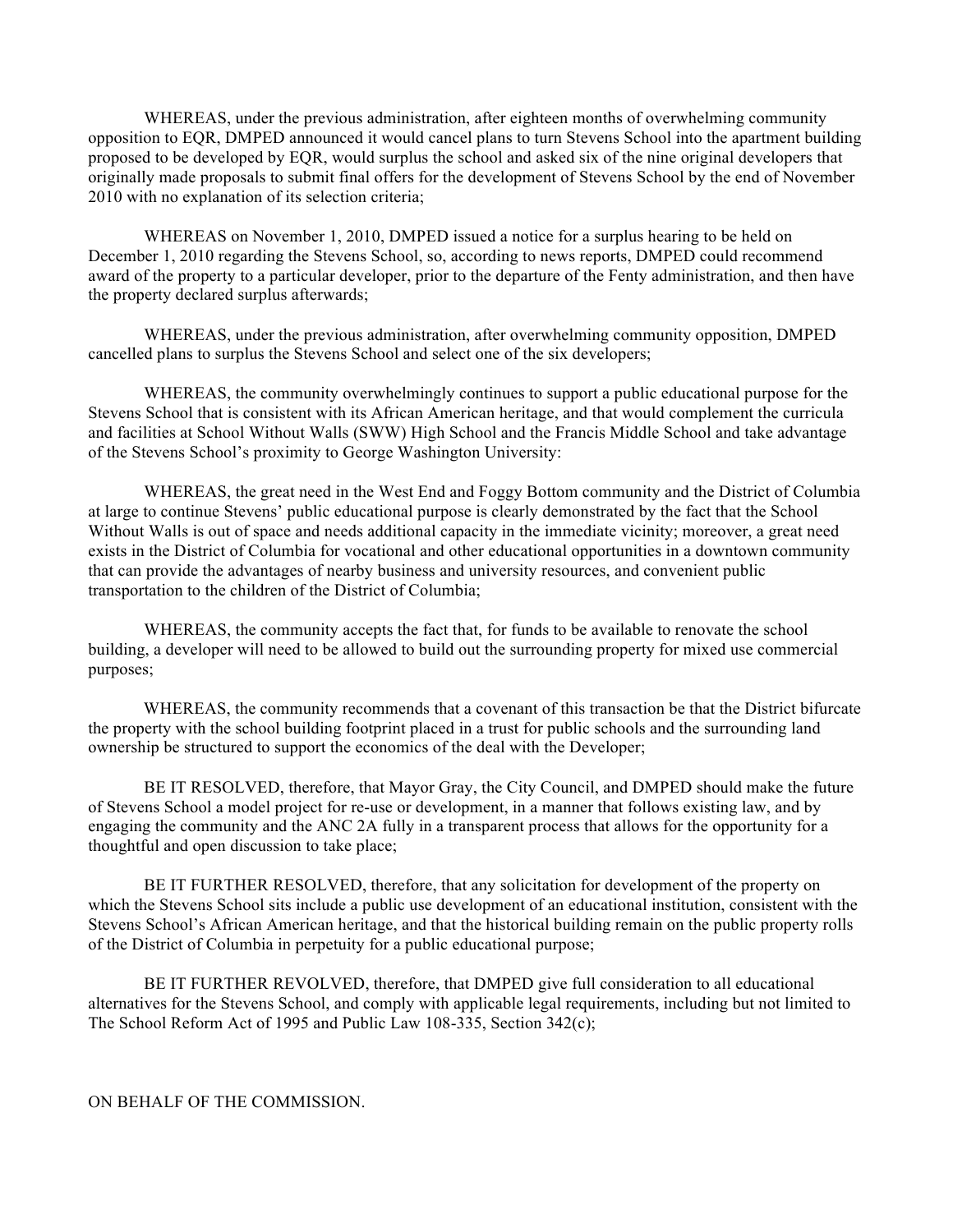### Respectfully submitted,

Rebecca Coder Chair

cc: The Honorable Vincent Gray, Mayor Kwame Brown, Chair, DC Council Jack Evans, Ward 2 Council member Mary Cheh, Ward 3 Council member; Chair, Government Operations Committee Harry Thomas, Council member; Chair, Economic Development Committee De'Shawn Wright, Deputy Mayor for Education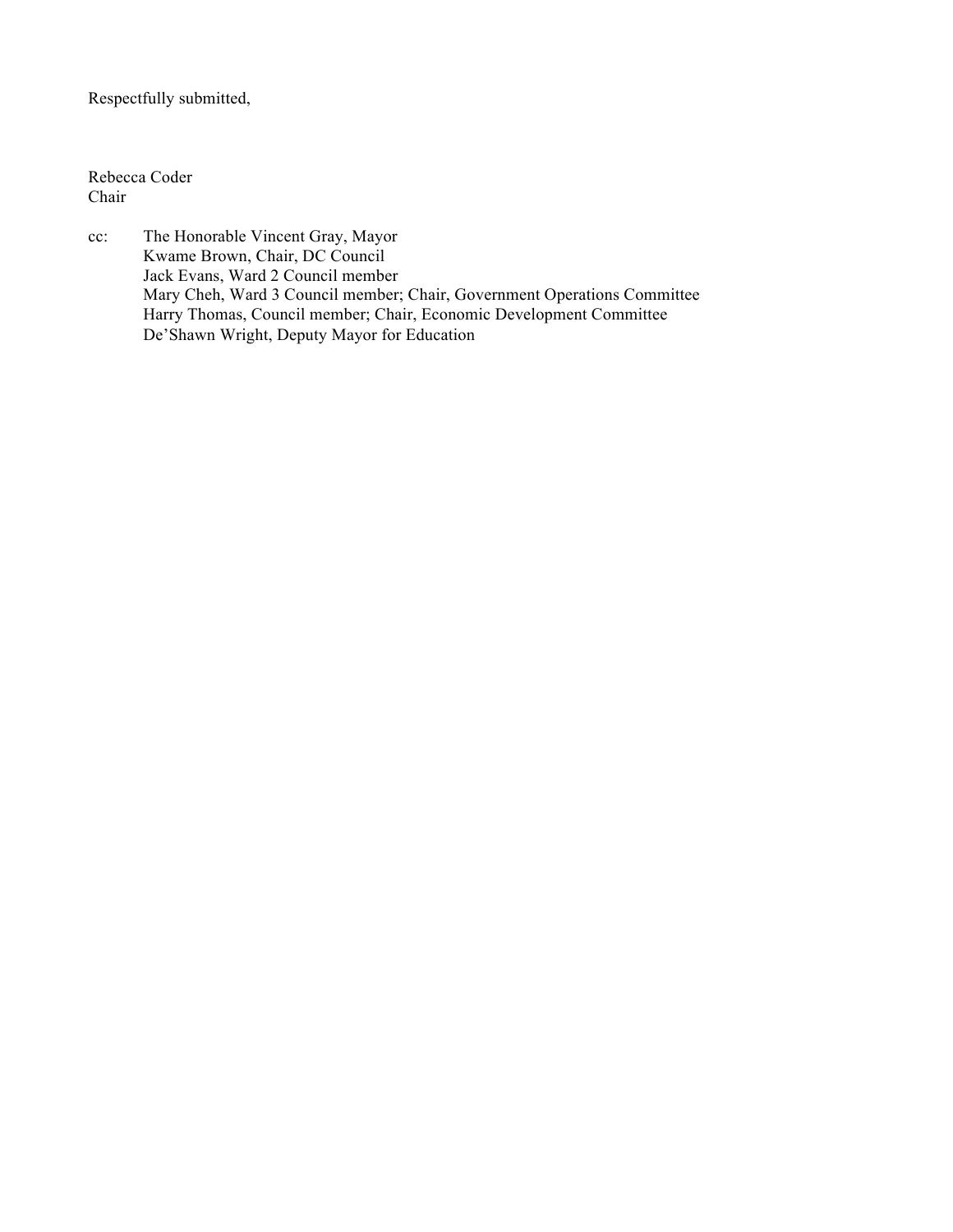Exhibit 5 (Brodsky)

April 18, 2011

The Honorable Charles J. Willoughby Inspector General of the District of Columbia Office of the Inspector General 717 14th Street, NW, Fifth Floor Washington, DC 20005

#### RE: Conflict of Interest Issues Regarding Charles Brodsky

Dear Mr. Willoughby:

At its duly noticed, regularly scheduled meeting on April 13, 2011, Advisory Neighborhood Commission 2A considered the matter of Charles Brodsky's apparent conflict of interest in relation to his position as chairman of the Alcoholic Beverage Control (ABC) Board and board actions involving a licensed establishment within the Commission's area.

With five of the six commissioners present, constituting a quorum, the following resolution was unanimously approved by Advisory Neighborhood Commission 2A:

WHEREAS press reports note that the "ABC Board led by Chairman Charles Brodsky recently reversed a long standing [ABC Board] policy in favor of one distributor after a friend of Brodsky's took over as the distributor's attorney…." *The Georgetown Dish*, March 24, 2011 at http://www.thegeorgetowndish.com/thedish/alcohol-board-reversed-policy-favor-brodsky-friend. See also http://washingtonexaminer.com/local/dc/2011/03/source-alcohol-board-chairmans-relationship-lawyer-gettingclose-look.

WHEREAS press reports note that "fellow Board member Mital Gandhi . . . [recently] resigned . . . amid charges of corruption by Brodsky." Id.;

WHEREAS press reports noted that, "according to Gandhi's complaint, Brodsky told Board members he was courting Washington Wholesale as a major sponsor of his business, the Nation's Triathlon." Id.;

WHEREAS press reports note that Chairman Brodsky is friends with Washington Wholesale's new attorney Emanuel Mpras, and the change in ABC Board policy from one month prior coincided with Mr. Mpras's representation of Washington Wholesale before the Board. Id.;

WHEREAS the ABC Board has similarly reversed its stated legal position in ANC 2A's protest proceedings in the Sanctuary 21 nightclub licensing matter by not recognizing prior ABC Board orders and the ANC 2A voluntary agreement that expressly state that the basement location sought in the Sanctuary 21 license Retail CN application was already subject to an identical Retail CN license that was issued to the same owners for a nightclub called Shadow Room;

WHEREAS this reversal of established ABC Board legal precedent coincided with the representation of the Sanctuary 21 nightclub owners by Emanuel Mpras (who are the same principals of the Shadow Room nightclub license for the same location);

WHEREAS the effect of the ABC Board's reversal of policy was to extinguish ANC 2A's ability to raise the Shadow Room licensee's past operating history that bears on the increase of the nightclub's occupancy and hours (and should have been considered as part of a hearing on substantial change of the existing Shadow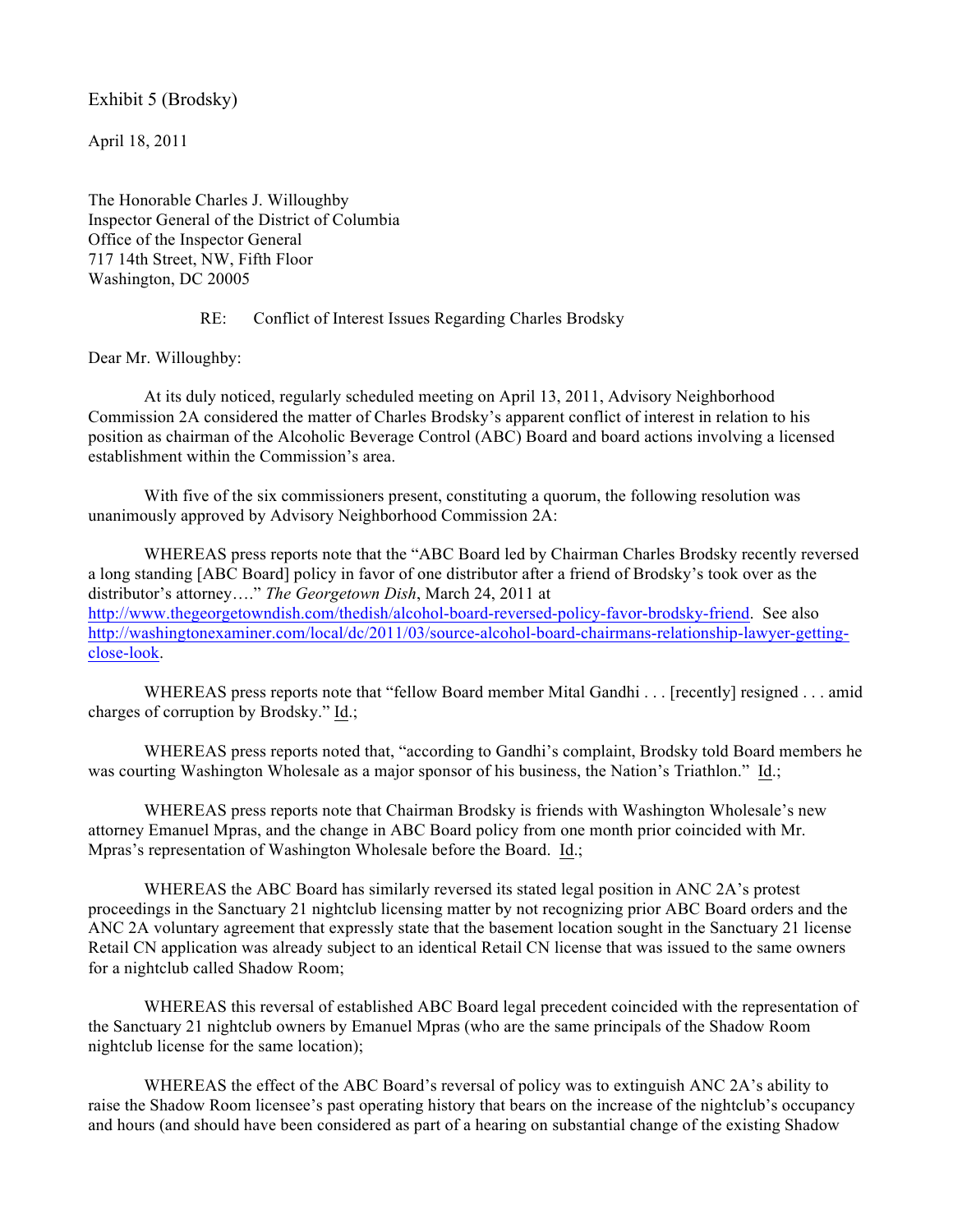Room nightclub license, and not a new license application for Sanctuary 21);

WHEREAS Chairman Brodsky appeared at the same ANC 2A meeting in October, 2010 to request ANC 2A action on behalf of his personal business, the Nation's Triathlon, where the ANC 2A considered the Sanctuary 21 licensing matter;

WHEREAS at the Sanctuary 21 hearing on April 28, 2010, neither Chairman Brodsky nor Emanuel Mpras disclose their friendship to the ANC 2A and the other protestant group, nor did Chairman Brodsky recuse himself;

BE IT RESOLVED, therefore, that ANC 2A requests the District of Columbia Inspector General review this matter of alleged conflicts of interest by Chairman Brodsky, as described above and in pertinent news sources, in his role as Chairman of the District's alcohol regulatory authority who frequently makes requests of Advisory Neighborhood Commissions and other District governmental entities and his friendship with attorney Emanuel Mpras;

BE IT FURTHER RESOLVED, therefore, that ANC 2A requests Chairman Brodsky recuse himself from any further ANC 2A matters before the ABC Board;

BE IT FURTHER REVOLVED, therefore, ANC 2A supports any appropriate disciplinary actions and recommendations by the Inspector General to prevent such apparent conflicts of interests in the future.

#### ON BEHALF OF THE COMMISSION.

Respectfully submitted,

Rebecca Coder Chair

cc: The Honorable Vincent Gray, Mayor Kwame Brown, Chair, DC Council Jack Evans, Ward 2 Council member Jim Graham, Ward 1 Council member, Chair, Committee on Human Services Ron Collins, Director, Office of Boards and Commissions Fred Moosally, Director, Alcohol and Beverage Regulatory Administration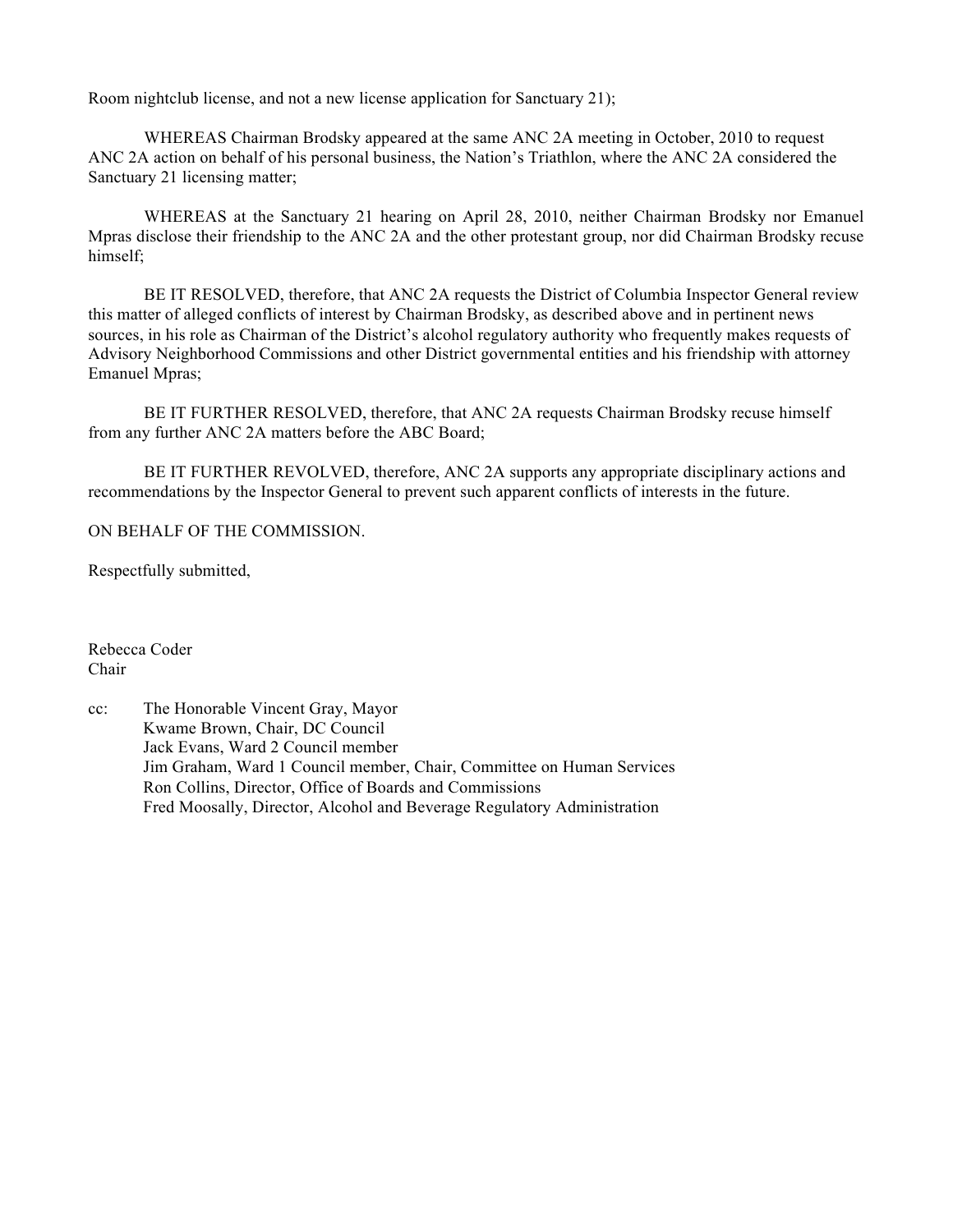Exhibit 6 (Circa)

April 14, 2011

Mr. Charles Brodsky, Chair Alcoholic Beverage Control Board 2000 14th Street, NW, Suite 400S Washington, D.C. 20009

### Re: Stipulated License for MHG Café Foggy Bottom, LLC

Dear Chairman Brodsky and Members of the Board:

At its duly noticed, regularly scheduled meeting on April 13, 2011, at which a quorum was present, ANC 2A voted unanimously to support a Stipulated Liquor License application for MHG Café Foggy Bottom, LLC t/a Circa at Foggy Bottom, ABRA-086726, to be located at 2221 I Street, NW.

The Commission looks forward to welcoming Circa at Foggy Bottom to the neighborhood. Please let me know if I can answer questions regarding this matter.

Sincerely,

Rebecca Coder Chair

Cc: Commissioner Florence Harmon, ANC 2A-06 Rosemarie Salguero, Counsel for the Applicant Fred Moosally, Director, ABRA Martha Jenkins, General Counsel, ABRA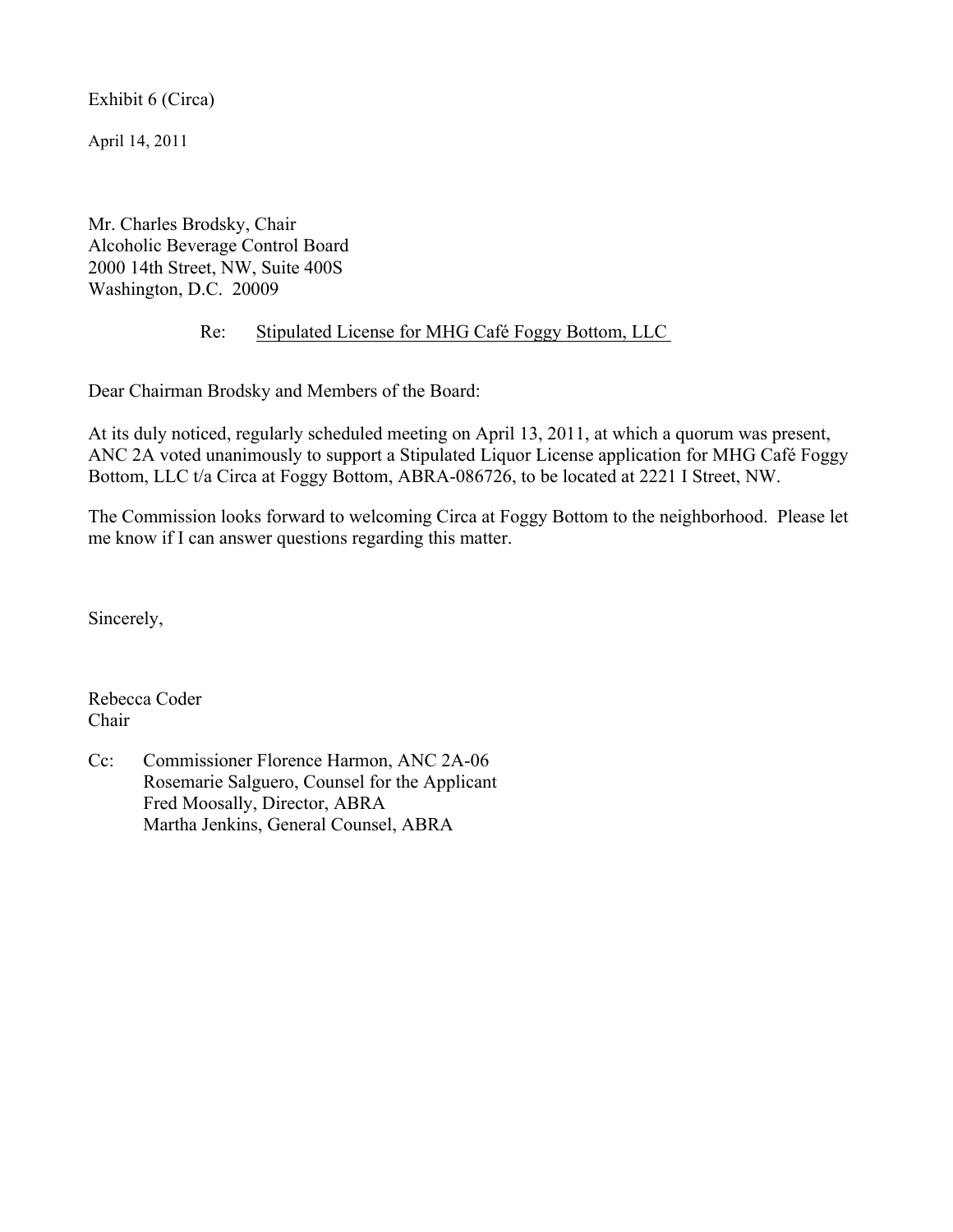Exhibit 7 (Washington Suites)

April 14, 2011

Mr. Charles Brodsky, Chair Alcoholic Beverage Control Board 2000 14th Street, NW, Suite 400S Washington, D.C. 20009

#### Re: ABRA-086545, 2500 Pennsylvania Avenue Investors, LLC

Dear Chairman Brodsky and Members of the Board:

At its duly noticed, regularly scheduled meeting on April 13, 2011, at which a quorum was present, ANC 2A voted unanimously to support the new Retail Class CT license for 2500 Pennsylvania Avenue Investors, LLC, Washington Suites Georgetown, ABRA-086545, located at 2500 Pennsylvania Avenue, NW.

The Commission looks forward to the overall improvements to this site and the additional amenities offered to its patrons. Please let me know if I can answer questions regarding this matter.

Sincerely,

Rebecca Coder Chair

Cc: Commissioner Asher Corson, 2A-03 Michael Fonseca, Counsel for the Applicant Fred Moosally, Director, ABRA Martha Jenkins, General Counsel, ABRA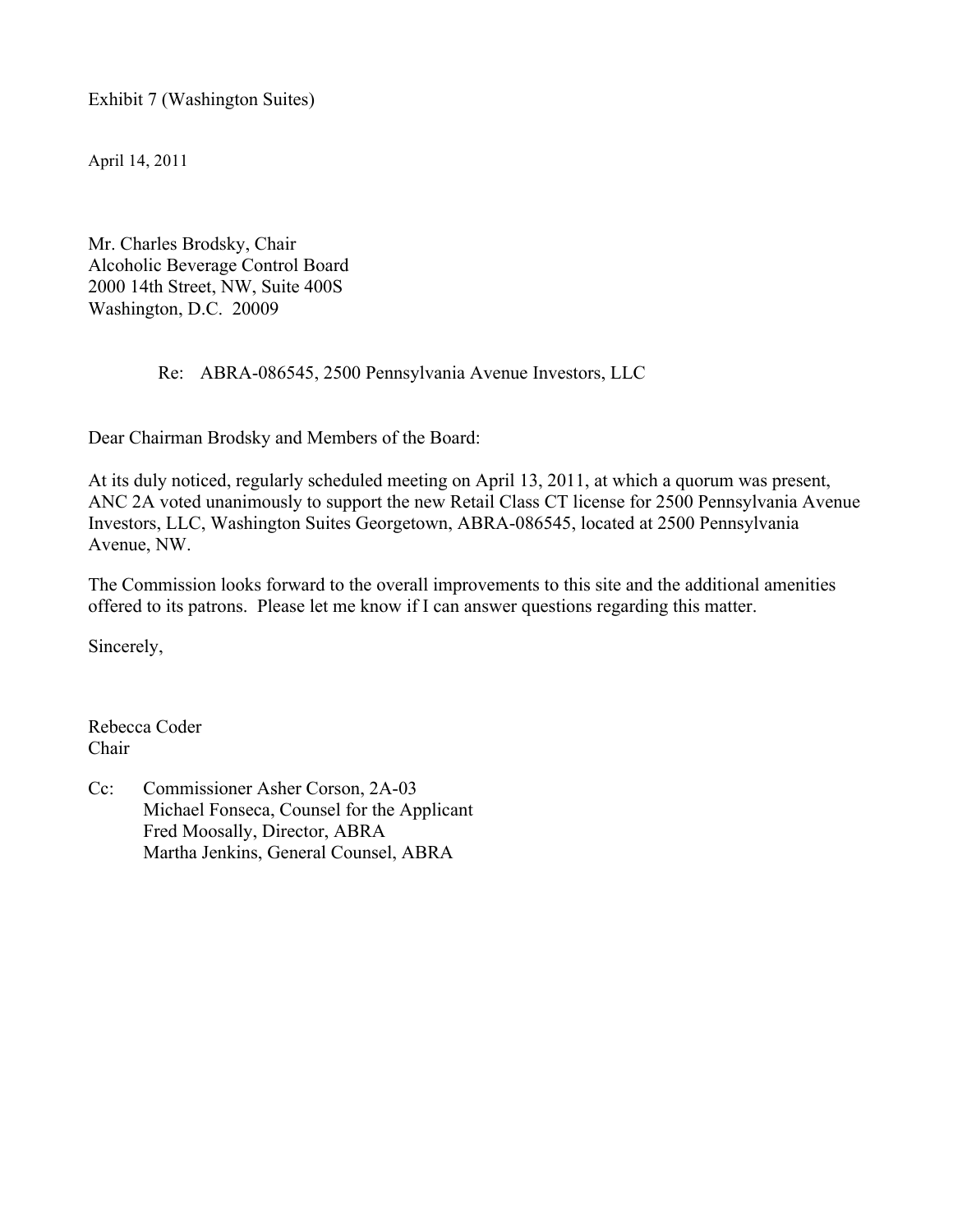# **Foggy Bottom and West End Advisory Neighborhood Commission 2A Meeting Minutes April 25, 2011 Roosevelt Room, Fairmont Hotel**

### **Call to order**

Chair Rebecca Coder called the meeting to order at 7:13 PM. She and commissioners Irizarry, Malinen and Corson introduced themselves. The draft agenda was adopted. Commissioners Harmon and Lehrman joined the meeting in progress.

Chair Coder invited public comments. Eric Weber expressed a need to be updated on the matter of a second subway entrance at Square 55. Brittany Waddell of George Washington University accommodated him. Gary Griffith announced the forthcoming Duke Ellington Birthday celebration on April 29 and invited all to attend.

### **Regulatory Agenda**

Commissioner Corson explained why the matter of extended hours for the Foggy Bottom 7-11 needed once again to be postponed. The process involves an application to the Board of Zoning Adjustment for this change and the ANC cannot act until such an application is filed.

The executive director explained the delay in acting upon a letter of no objection for the Avon Walk for Breast Cancer scheduled for April 30. Such a letter was approved by a vote of 5-0.

A representative of Freshii, a retail business seeking a public space permit for four outdoor tables at 1200 New Hampshire Avenue, N.W., explained the need for and dimensions of the proposed space and the proposed hours of operation (8AM – 9 PM). On motion of Commissioner Coder, a letter of no objection was approved by a vote of 6-0. **Exhibit 1**

# **General Agenda**

Commissioner Lehrman reported on teen-aged miscreants who are targeting Metro patrons seated near the exit in Metrorail cars, snatching purses or small electronics and jumping off just as the train leaves.

Commissioner Coder introduced the main topic of the meeting: a report on progress and an explanation of initial designs for the projects of the West End redevelopment being undertaken by EastBanc/ WDC Partners. She introduced Joe Sternlieb, Vice-President of EastBanc, who in turn introduced other members of his team and the project's principal design architect, Enrique Norten of TEN Arquitectos.

Mr. Norten presented an illustrated lecture on the new library and firehouse being planned, the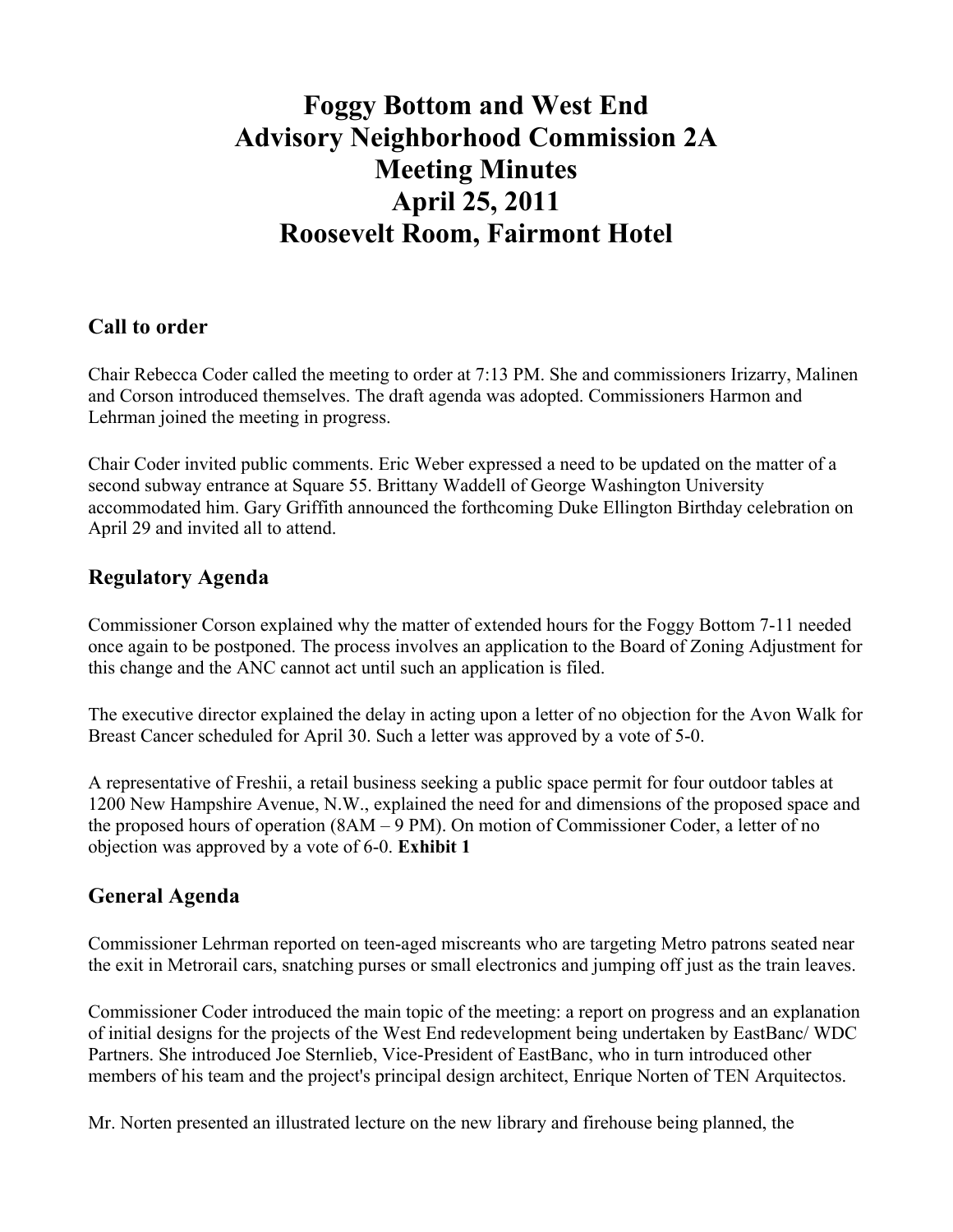residential towers to be built above the new public facilities and auxilliary enterprises such as a bakery in Square 37 and a squash club in Square 50.

An analysis of implications of the new library/residential building on neighborhood traffic patterns was presented by a project consultant.

An extended question and answer session followed, with many persons in the audience of nearly 100 expressing their views. Issues discussed covered a wide range of topics:

- − the proposed design, in particular those elements that would project from the residential building in Square 37. It was explained that the projecting elements all fall within the envelope of buildable space allowed as a matter of right under District of Columbia law.
- − The traffic analysis, in particular whether the new residences added significantly to the congestion of the West End, whether there was adequate space available to visitors to the library and residences and whether the space allotted for truck deliveries was adequate and realistic.
- − The height and density of the buildings, focusing on Square 37. EastBanc's position is that sufficient density is required to recover costs associated with providing a new library and firehouse without cost to the city.
- − The retail component and neighborhood preferences both as respects to a grocery outlet and the truck traffic and parking requirements that such an outlet would entail.
- − Whether the focus of traffic analysis on 24<sup>th</sup> Street is realistic.
- − The design of the new library, in particular the availability of community meeting space accessible after library hours, the provision of offices for the ANC and Friends of the Library and the impact of the design on the homeless population that utilizes the library.
- − The provision of parking space for ZipCar and bicycles.
- − The advantages of LEED certification and the impact on the neighborhood of a striking design by an architect of international repute.
- − Chair Coder asked for light and shade studies, how to mitigate amplified sound from the fire station, details on parking for the planned squash, and a continued focus on transportation planning.

After everyone who wished to comment had spoken, Mr. Sternlieb distributed loaves but no fishes, bread and rolls having been provided by the bakery that proposes to occupy one of the retail spaces in Square 37.

Chair Coder adjourned the meeting at 9:40 PM.